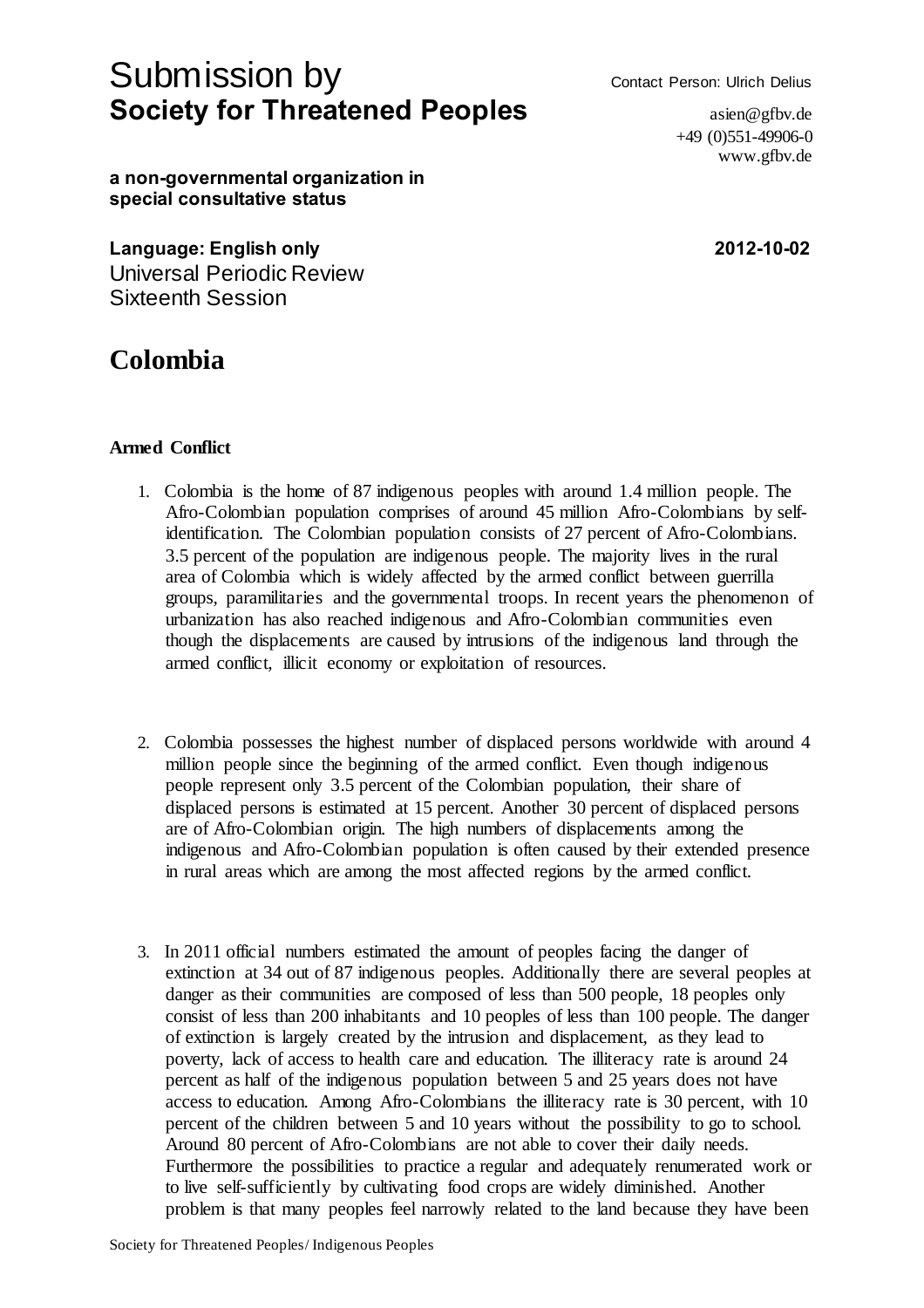on it for generations and because of its religious meaning for them. With forced displacement, many indigenous and Afro-Colombian peoples are at higher risk of extinction caused by life endangering living conditions and lack of perspectives.

- 4. The land, on which indigenous and Afro-Colombian communities live, is frequently disturbed and intruded by various actors. These actors consist partly of guerrilla and paramilitary groups. They usually aim to grow coca leaf in order to finance their fights. Thereby they use various strategies: either they invade a region and set an ultimatum of 24 hours to the local people to leave the region and their homes behind. The inhabitants can just take the most necessary things with them and have to leave their possessions and their land if they want to escape death, slavery and violence. Another strategy is to force the local population to cultivate coca instead of vegetables. This not only takes away the basis of life and food supply but also creates a rising danger for civilians to be drawn in between the fronts of the armed conflict of the different actors, as the guerrilla, the paramilitary and the Mafia are all engaged in the drug trade. Additionally the cultivated land is often destroyed by herbicide spraying-measures of the authorities to destroy coca plantations and to fight the drug wars. The herbicides are mostly distributed by airplanes which causes that not only the aimed plantations are affected but also surrounding food crops and the people living nearby. This leads to serious illnesses and health problems as well as to food scarcity caused by the chemical contamination.
- 5. Among indigenous and Afro-Colombian communities especially women and children suffer from the current conditions. In 70 percent of cases of violence against indigenous peoples women and children were the victims. According to Colombia's Constitutional Court (CC) violence was mostly related to sexual abuse and rape. Violated women are often stigmatized and made to leave their home communities. After being displaced, the majority of women moves to urban areas and is forced to work in domestic services, starts to beg or enters prostitution. In 2009 international organizations and the CC called upon the government to implement measures to protect Afro-Colombian and indigenous women. Up to now there are no viable and visible changes. Furthermore, many women fear the forced recruitment of their children by the guerrilla or the paramilitary. In order to prevent their children from being taken and become involved in the armed conflict, they chose escape as the better option to survive.

### **Land ownership**

6. In 2011, President Santos signed the Victims and Land Restitution Law, Law 1448. This law is supposed to facilitate the possibility to receive reparations for the victims of the armed conflict. Between 2000 and 2005 alone, around 2.6 million hectares of land have been stolen, after their inhabitants were forcibly displaced or fled voluntarily. The law is crucial in two aspects: firstly it acknowledges the existence of the armed conflict and the ongoing human rights violations. Secondly it provides the option for victims to request their stolen land back or receive reparation payments for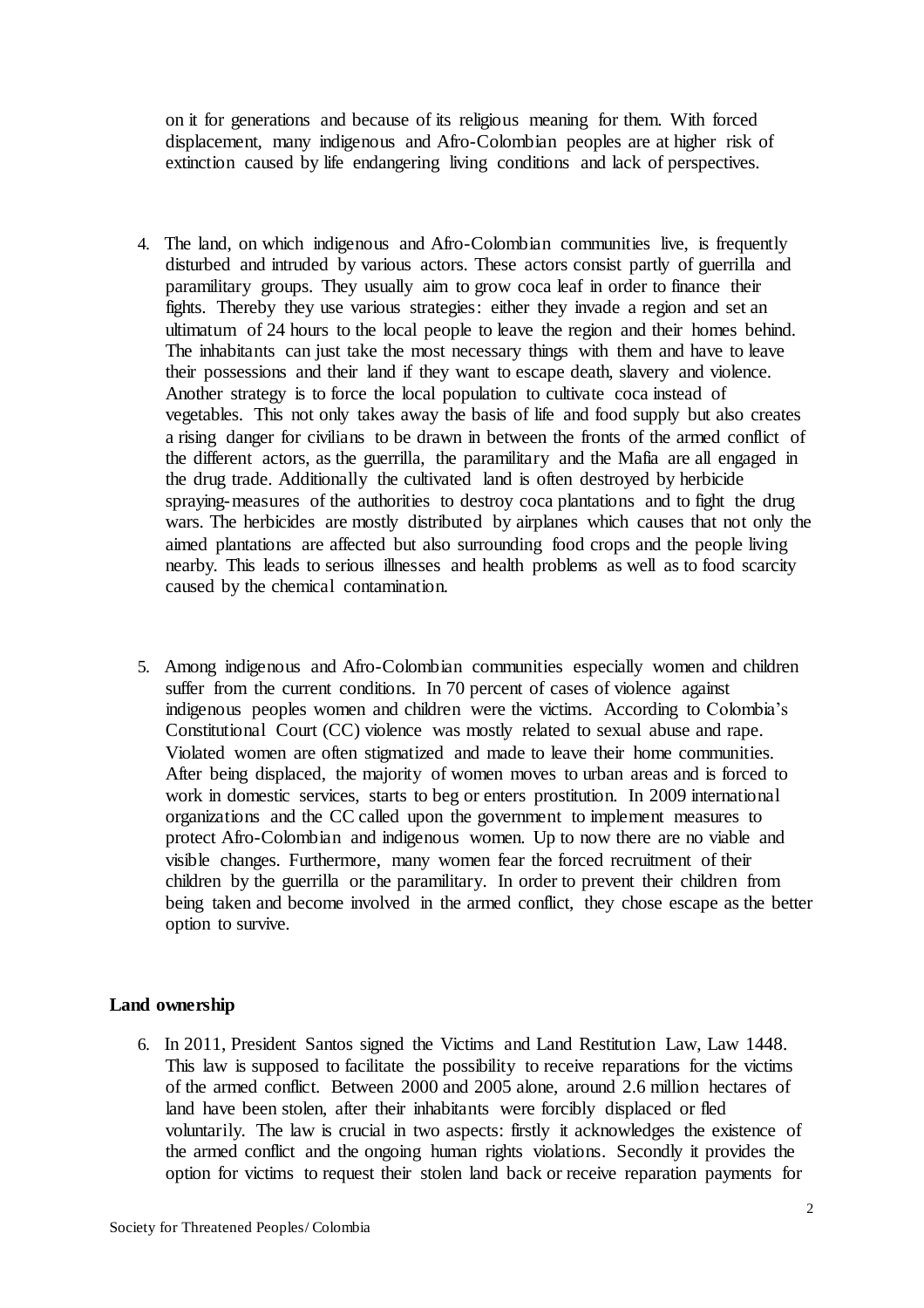their lost territorial possessions. Problematically the law enables a judicial loophole as it ensures immunity to straw men. In many cases stolen land is signed over to a third party, often a family member or close friend, and is therefore not affected by Law 1448. This complicates to restitution process and only in very few cases land is actually handed back to their original owner. Another problematic issue is the lack of official land titles. Many indigenous and Afro-Colombian people inhabit certain areas for many generations, but they were never officially registered as the owner of the land. When they are displaced, they do not have any prove of their ownership rights to the land and consequently Law 1448 does not take effect. Even though the law is a first step to support the rights of the displaced population, the implementation of the law needs further measures and the content has to be enlarged urgently.

7. International corporations are highly interested in the exploitation of Colombian natural resources. The Colombian government frequently distributes mining concessions to companies without the demanded consultation of the indigenous and Afro-Colombian communities who populate the region. Private investors exploit the natural resources without caring for the significance of certain locations for the life and beliefs of indigenous peoples. Furthermore ground water is regularly poisoned by the methods used to dissolve valuable ores and other metals from the rocks. Another economic branch consists of palm oil plantations and cattle breeding for the international market. Apart from international corporations, the local paramilitary groups are also eagerly engaged in agribusinesses. As the Colombian government does not impose the right of free, prior and informed consult as determined in the International Labour Organization Convention 169, which was ratified by the Colombian government in 1991, and in the Colombian Constitution Article 330, land is taken away from the indigenous and Afro-Colombian communities without compensation or help to resettle. As Colombia not only ignores the right of consultation, which contravenes the ILO Convention and their own Constitution, but even supports and promotes this violation of law, the actual situation of indigenous and Afro-Colombian peoples in the rural are is unacceptable.

### **Discrimination**

8. Indigenous and Afro-Colombian peoples face many sorts of discrimination against their population. They are excessively affected by structural poverty and inequality especially in rural areas. 63 percent of indigenous people live in poverty and 47.6 percent even face extreme poverty. Additionally the armed conflict and the drug trade complicate the situation of indigenous peoples as destruction of fields and displacement endanger food security. Basic needs are often lacking. Access to health care and education is mostly not available, which causes over-averaged illiteracy and a very low life expectancy. Moreover indigenous people are often confronted with the stigmatization, that they are allegedly are sympathizing with and supporting illegal armed troops. On the other hand they regularly experience violence by armed troops if they deny their support and their alliance. Neutrality is evidently not accepted by the active parties of the armed conflict. Many indigenous peoples are unable to access their traditional food and in many cases nutritional support by the government ignores their diet and thus causes health problems and illnesses as a result of lacking resistance